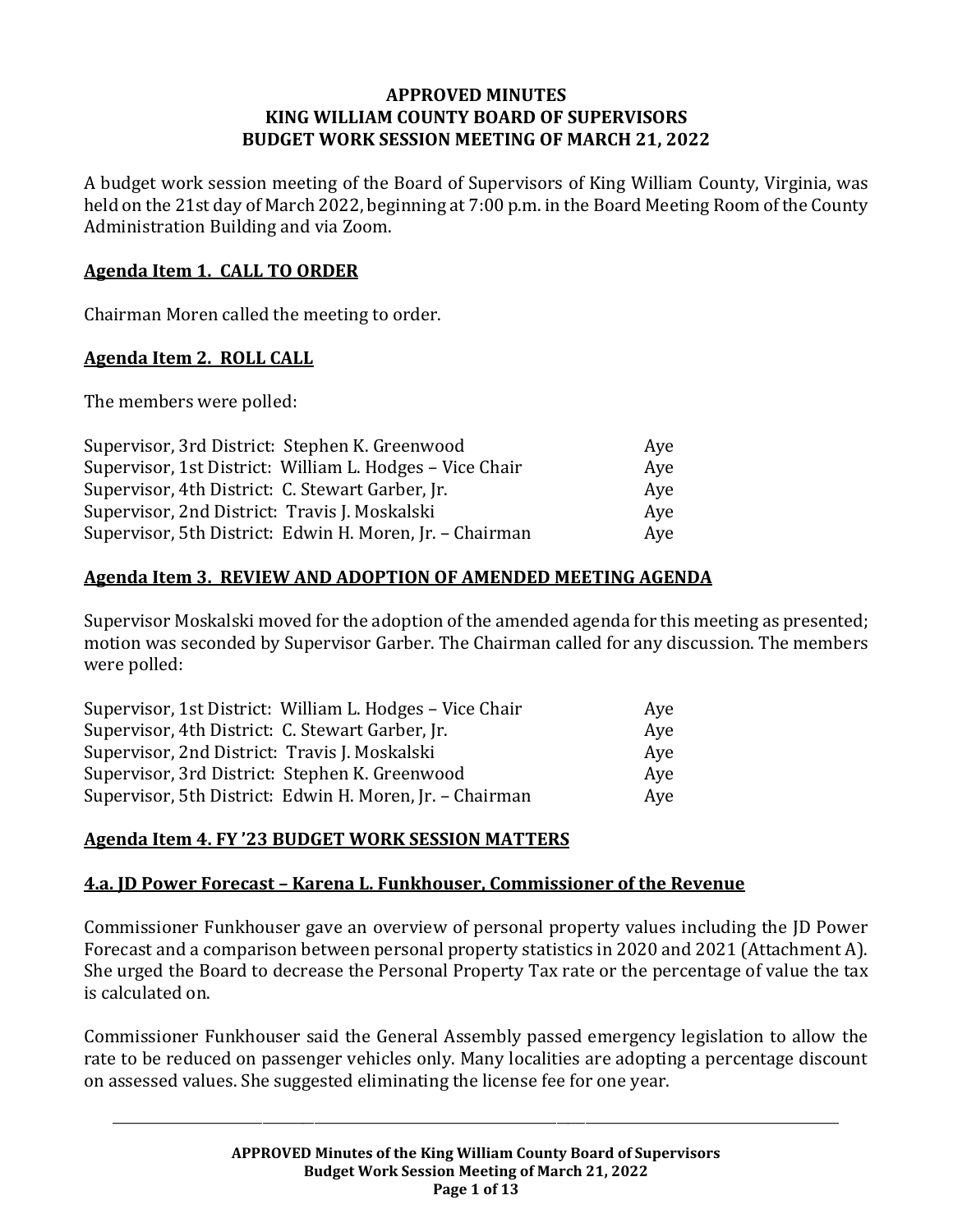Supervisor Garber confirmed that Hampton, Virginia Beach, and Chesapeake have already decided to give a discount. Commissioner Funkhouser said yes.

Vice Chair Hodges asked if the personal property tax revenues go to schools. Steve Hudgins, Deputy County Administrator, said yes. Vice Chair Hodges asked if we would owe the schools if there's a reduction. Mr. Hudgins said the contribution is based on revenues received. Supervisor Moskalski said the reduction should be given on assessed value.

Chairman Moren asked what the tax rate needs to be in order to achieve 2020 revenues. Commissioner Funkhouser said she did not know because she didn't have the DMV information yet.

Supervisor Moskalski said the challenge is to capture the growth in the County. Discounting the percentage of assessed value would still demonstrate the revenue growth from new vehicles coming into the county. Reducing the tax rate would not.

Supervisor Greenwood said he was in favor of eliminating the registration fee. He said he would like to reduce the Real Estate tax rate more to cover the increase in personal property. Vice Chair Hodges said this may only last a year. Commissioner Funkhouser said the real estate value is not increasing, the personal property value is. JD Power estimates the increases will last through 2024.

Commissioner Funkhouser said if the Board waits to adopt a percentage decrease in assessed value, it will give time to see what the revenue projections look like.

Supervisor Garber asked if reducing the assessed value percentage would cause problems for the Commissioner or Treasurer's offices. Commissioner Funkhouser said it depends on the software program's capabilities.

Commissioner Funkhouser said the emergency legislation allows you to create a special class for personal property.

Supervisor Moskalski asked what the current revenue projections were based on. Mr. Hudgins and Natasha Joranlien, Director of Financial Services, said they were based on 2021 values and included an estimate of new vehicles in the County. They said it was a very conservative estimate.

Commissioner Funkhouser said she has to run the numbers before we will know.

Vice Chair Hodges confirmed the legislation only covers cars, trucks, and motorcycles. Commissioner Funkhouser said it only covers passenger vehicles which includes motorcycles but not boats, commercial vehicles, RVs, etc. She said the increasing values hurt a lot of people.

Chairman Moren said it's safe to say the Board can reduce something, they just don't know what yet.

Vice Chair Hodges said the registration fee goes to schools so it would be better to reduce the assessed value percentage. Commissioner Funkhouser said yes, the registration fee goes to schools and is assessed at \$491,000.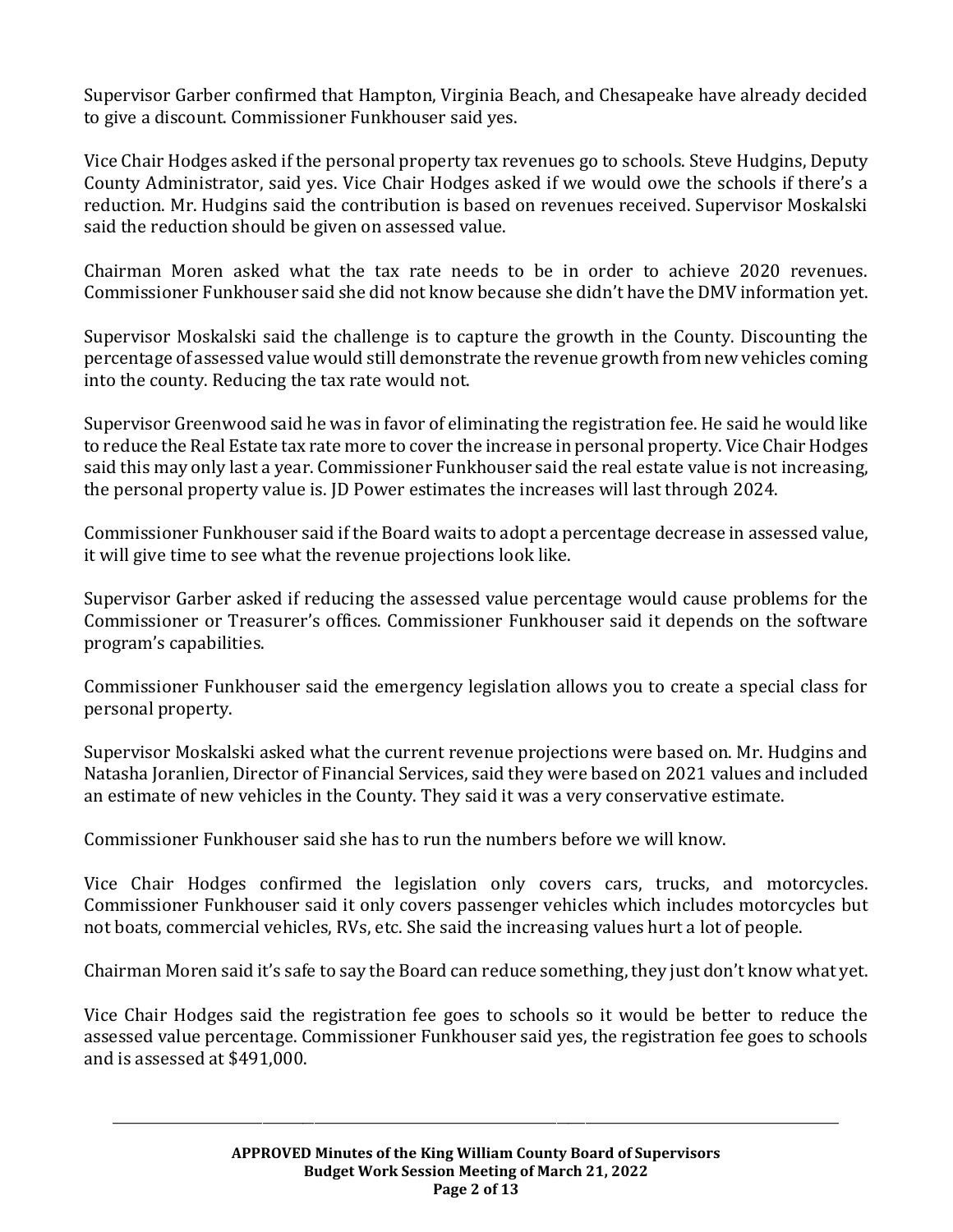Vice Chair Hodges asked when we will know the values. Commissioner Funkhouser said as soon as Edmunds has fixed the DMV download problem. They are currently working on it but she doesn't know when it will be fixed. She needs the end-of-year report.

Chairman Moren asked County staff to run a few models. Percy Ashcraft, County Administrator, said they would provide it at next week's meeting.

## **4.b. Commissioner of the Revenue Salary Requests – Natasha Joranlien, Director of Financial Services**

Ms. Joranlien provided information for the Commissioner of the Revenue's request for salary increases in the FY '23 budget. She said a comprehensive review of components that affect the County's compensation program was done in February 2020. Department Heads were involved throughout the project. Positions in the Commissioner's office were updated to allow for upward mobility within the department by classifying positions at different grade levels – Deputy I, Deputy II, Deputy III, and Deputy IV. A current employee in the Commissioner of the Revenue's office received additional base salary as a result of the study.

Supervisor Moskalski asked the level and years of service of the current employees. Commissioner Funkhouser said there was one Chief Deputy and two Deputy II employees. Ms. Joranlien said the years of service are 25 years, 2 years, and less than one year.

Supervisor Moskalski said it's difficult to justify such large increases when we just did a pay study. Ms. Joranlien said the County is scheduled to have another pay study done in FY '24 using an outside agency.

## **4.c. Projected Revenues - Natasha Joranlien, Director of Financial Services**

Ms. Joranlien said this had already been discussed during the Commissioner of the Revenue discussion. The Board agreed.

Vice Chair Hodges asked where we are on collections. Ms. Joranlien said she would ask the Treasurer.

Chairman Moren asked the County Administrator his level of confidence in the projected revenues provided. Mr. Ashcraft said they were very conservative when calculating the projections.

## **4.d. Fuel Costs - Natasha Joranlien, Director of Financial Services**

Based on information from the US Energy Information Administration and departments' usage to date, Ms. Joranlien said the fuel price increase could potentially raise the projected expense for fuel in FY '23 by \$53,573.

Vice Chair Hodges asked if this included everybody. Ms. Joranlien said yes.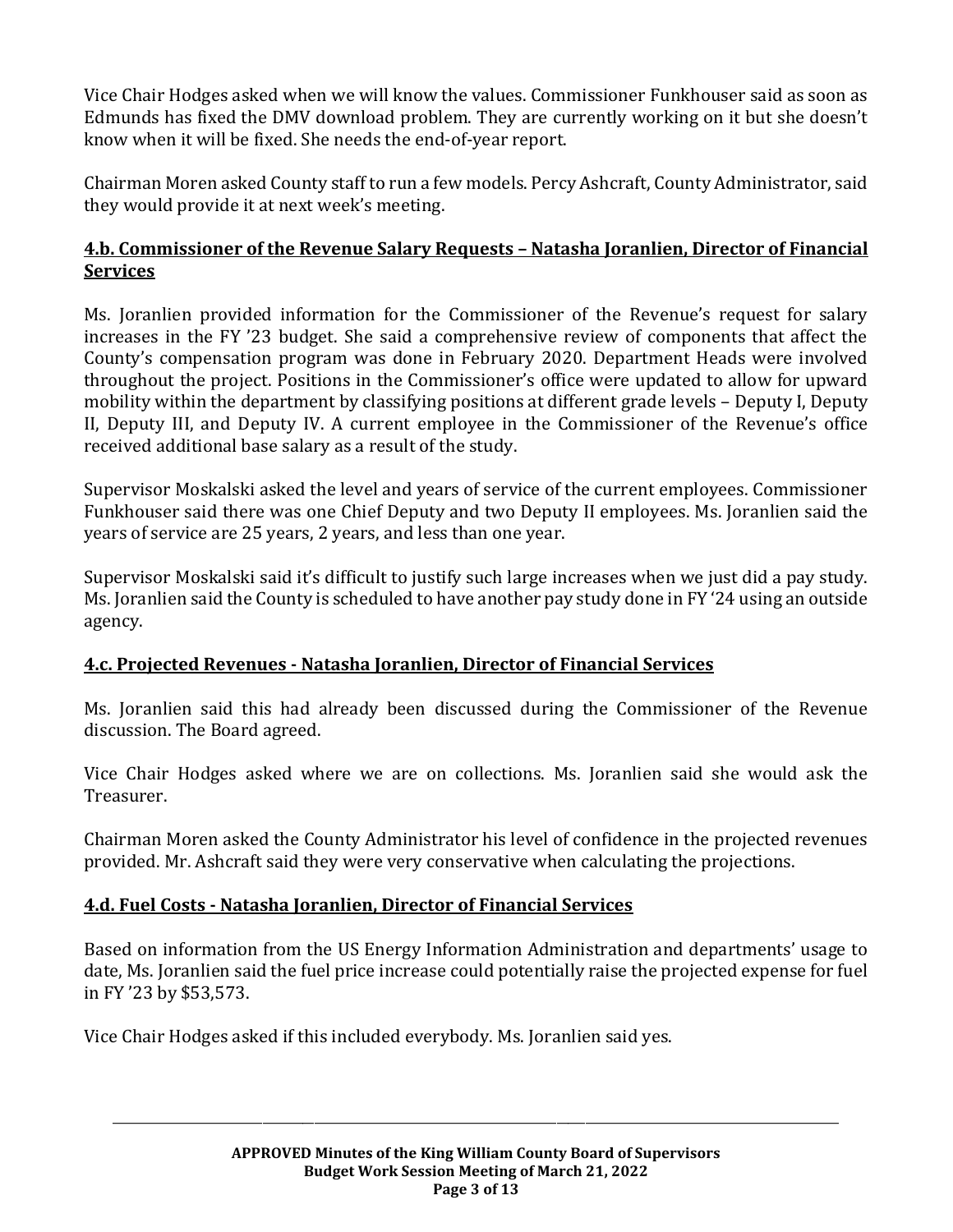Staff requested guidance from the Board on if or how this information should impact the proposed expenses for FY '23. Vice Chair Hodges and Supervisor Garber said yes. The Sheriff's department alone will increase dramatically.

Chairman Moren asked if there were any efficiencies to be gained by changing polices or procedures. Sheriff Walton said no. The cost will also increase once open positions are filled.

Chairman Moren asked about the rest of the County fleet. Mr. Ashcraft said limiting and consolidating trips may help some. Vice Chair Hodges said to look again at why the Fire Department sends both an ambulance and fire truck to accidents.

Supervisor Moskalski said we need to identify revenues that can be put toward the increase as well as identify possibly savings.

Chairman Moren asked when the decision has to be made. Mr. Ashcraft said the Board has until June 30th to adopt the budget according to state statute.

Vice Chair Hodges said we can use the Unassigned Fund if we have to. The general consensus of the Board was not to do that.

Supervisor Moskalski said we need to prioritize resources to the Sheriff's Department and Fire & EMS.

Chairman Moren asked Ms. Joranlien how often she gets reports on fuel usage. Ms. Joranlien said monthly and she has been keeping a close watch on them.

Vice Chair Hodges asked Sheriff Walton how much they pay in tax on fuel. Sheriff Walton said he did not know. Supervisor Moskalski said it is 47.4 cents per gallon.

Supervisor Garber asked if the County had a contract. Ms. Joranlien said yes, but it does not include a fixed rate on fuel. Chairman Moren suggested the contract be reevaluated to see if there is room for any potential savings.

## **4.e. Unassigned Fund Balance - Natasha Joranlien, Director of Financial Services**

Ms. Joranlien said the Unassigned Fund Balance is estimated to be \$8,043,743 at the end of FY '21, however this is based on unaudited financials as of March 16, 2022. Projections for FY '22 increase the balance to \$8,981,629. After FY '23 suggested use, the balance would be reduced by \$1,895,093, which would still leave the fund at 24%. The Board's request was to keep the fund to at least 20%.

Supervisor Greenwood said he thinks 20% is too high. Supervisor Moskalski said the Board chose the 20% figure to keep enough funds to cover expenses between the two collections periods.

Supervisor Moskalski said we have capital projects that need to be done, especially Broadband.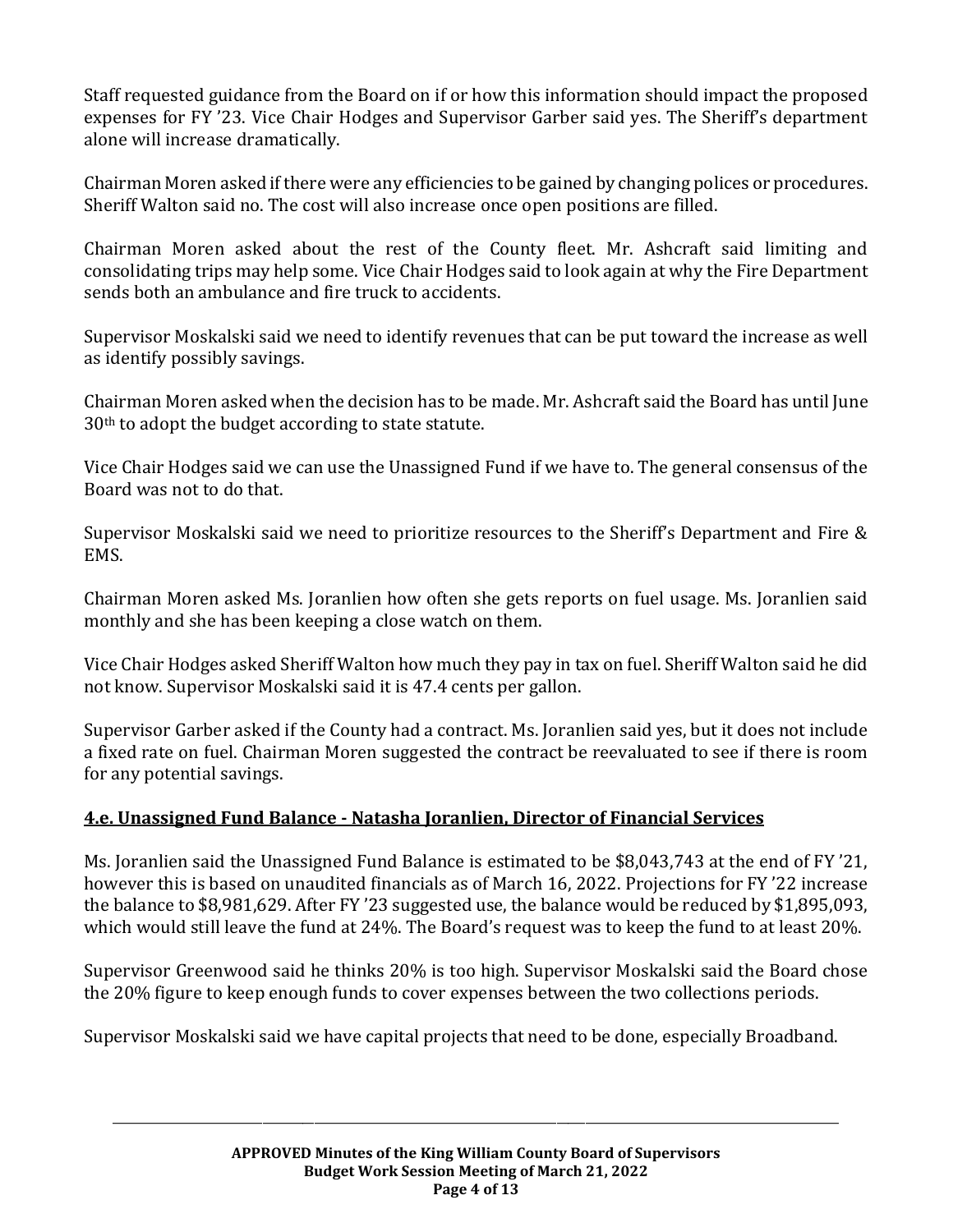Vice Chair Hodges said to remember that the ARPA funds will also be running out. Ms. Joranlien said they run out in FY '24 and if we get it, the SAFER grant will also be temporary.

# **4.f. Contributions to Outside Agencies - Natasha Joranlien, Director of Financial Services**

Ms. Joranlien provided a list of outside agencies, their funding requests, and the County Administrator's recommended funding amounts. She said Med Flight was requesting \$1,200, an increase of \$900 which is based on usage over the last four years.

Chairman Moren said he thought that amount was high. Vice Chair Hodges said it's important and should be funded. Sheriff Walton added that Med Flight is a state agency. They also use Life Evac which is a private company. Stacy Reaves, Fire Chief, said Med Flight doesn't charge. Life Evac does charge and has an offset billing program. It depends on who you call and who's available. He said cost doesn't dictate who is called; the patient's condition does. He said whoever can get the patient where they need to go in the fastest amount of time will come.

Chairman Moren asked if the decision of who to call is made by the person on-scene. Chief Reaves said the call is made by dispatch. The on-scene supervisor makes the decision to call for a helicopter and dispatch calls the agency. The dispatcher will get whoever is available unless the on-scene supervisor has specifically told them to call a particular agency.

## **4.g. Requests for New Positions - Natasha Joranlien, Director of Financial Services**

Ms. Joranlien outlined the positions which the County Administrator has recommended in the FY '23 budget: a Payroll Specialist for the newly created HR department, a full-time Records Manager in the Commonwealth's Attorney office (this is currently a part-time position), and two E911 Dispatchers in the Sheriff's Department.

Supervisor Garber asked how many Dispatchers there are currently and what shifts they work. Sheriff Walton said 11 and they work 12-hour shifts, 3 during the day and 2 at after midnight. He said he is currently having to pay overtime to have full coverage as there are no additional employees available if a Dispatcher is ill or takes time off.

Supervisor Garber asked if he had to choose between two new Dispatchers or equal pay for the Deputies, what he would choose. Sheriff Walton said he could not answer that.

Vice Chair Hodges asked if the Dispatcher had to stay on the line to render first aid. Sheriff Walton said yes, they have to stay on the line until help arrives on-scene. He said he doesn't know what's going to happen with the Marcus Bill. The last he heard, it's been pushed back. If it takes effect, the Dispatcher will have to stay on the line until a bed can be found.

Sheriff Walton said they're struggling to maintain people in the seats they have now and the goal is to have three Dispatchers around the clock.

Chairman Moren asked the average number of years of service for the current Dispatchers. Sheriff Walton said some have 10-15 years and some are new.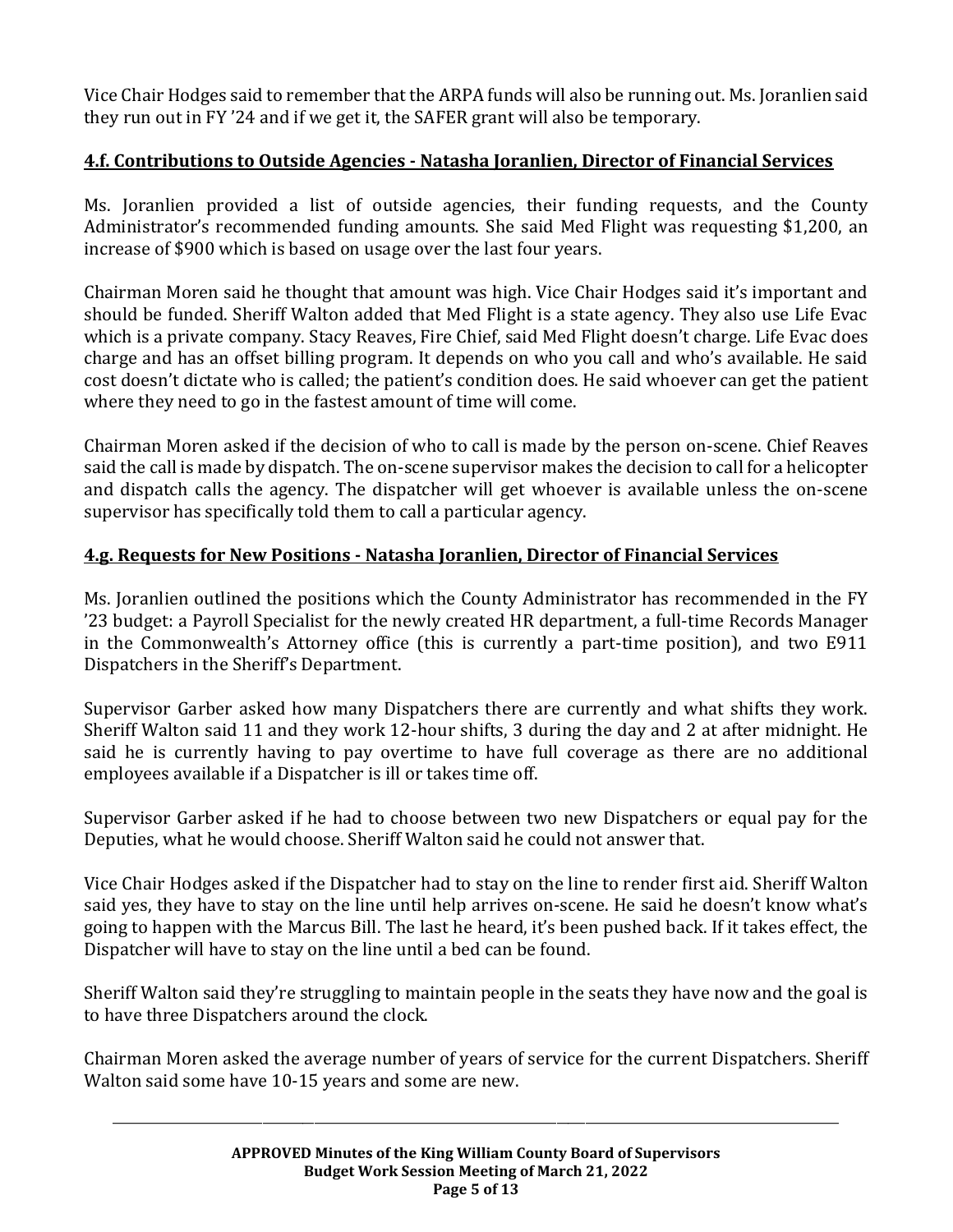Chairman Moren asked if there was an HR formula to help determine the need. Ms. Joranlien said not that she knew of. Chairman Moren said with the substantial increase in calls, the situation is only going to get worse.

#### **4.h. Increase Days of Service for VPPSA - Natasha Joranlien, Director of Financial Services**

Ms. Joranlien provided the costs of adding additional days to the current schedule. She said these costs are not part of the County Administrator's recommended budget.

Chairman Moren asked if there was already an increase in funding to VPPSA. Mr. Hudgins said yes, \$112,000, which is why they didn't budget more for extra days.

Chairman Moren asked what the impact of  $\frac{1}{2}$  days would be. Supervisor Moskalski said at least the cost of wages and ½ day isn't going to help solve the problems.

Supervisor Moskalski said he didn't see pursuing additional days this year. He said until we fix the problems with Central Garage, additional days won't help.

Chairman Moren asked that the current schedule be made easier to find on the County website. Mr. Ashcraft said it would be done. [A link is now located on the main page under Quick Links.]

The general consensus of the Board was that this could not be done at this time but solutions to the problem needed to continue to be sought.

## **4.i. Capital Improvement Plan - Natasha Joranlien, Director of Financial Services**

Chairman Moren said he thought we were not doing the EV Car Charging Station at the Courthouse. Supervisor Garber asked if it was just for one judge. Vice Chair Hodges said yes, or whoever pulls up to it.

Vice Chair Hodges said he didn't think a unit at that price point would charge a car. Supervisor Moskalski asked where the price came from. Mr. Hudgins said Ms. Hixenbaugh in Facilities contacted Dominion Energy and they provided the price.

Chairman Moren asked how long the judge making the request will be with the County. Vice Chair Hodges said she is the JDR Judge and will be here at least six years.

Chairman Moren asked what could be done with radios to lower the cost of \$1,700 per year per radio. Supervisor Garber asked if we supplied all volunteer agencies with radios. Ms. Joranlien said we pay annual service fees to Motorola and Hanover County for all volunteer agencies including West Point. Chairman Moren asked why we pay West Point's fees. Supervisor Moskalski said he didn't think anyone's ever asked them. Ms. Joranlien said we pay \$54,000 for radio service for West Point. West Point pays for the physical radios themselves if they purchase a new one. She said West Point Administration also has 16 radios for which the County pays \$10,208 in service fees.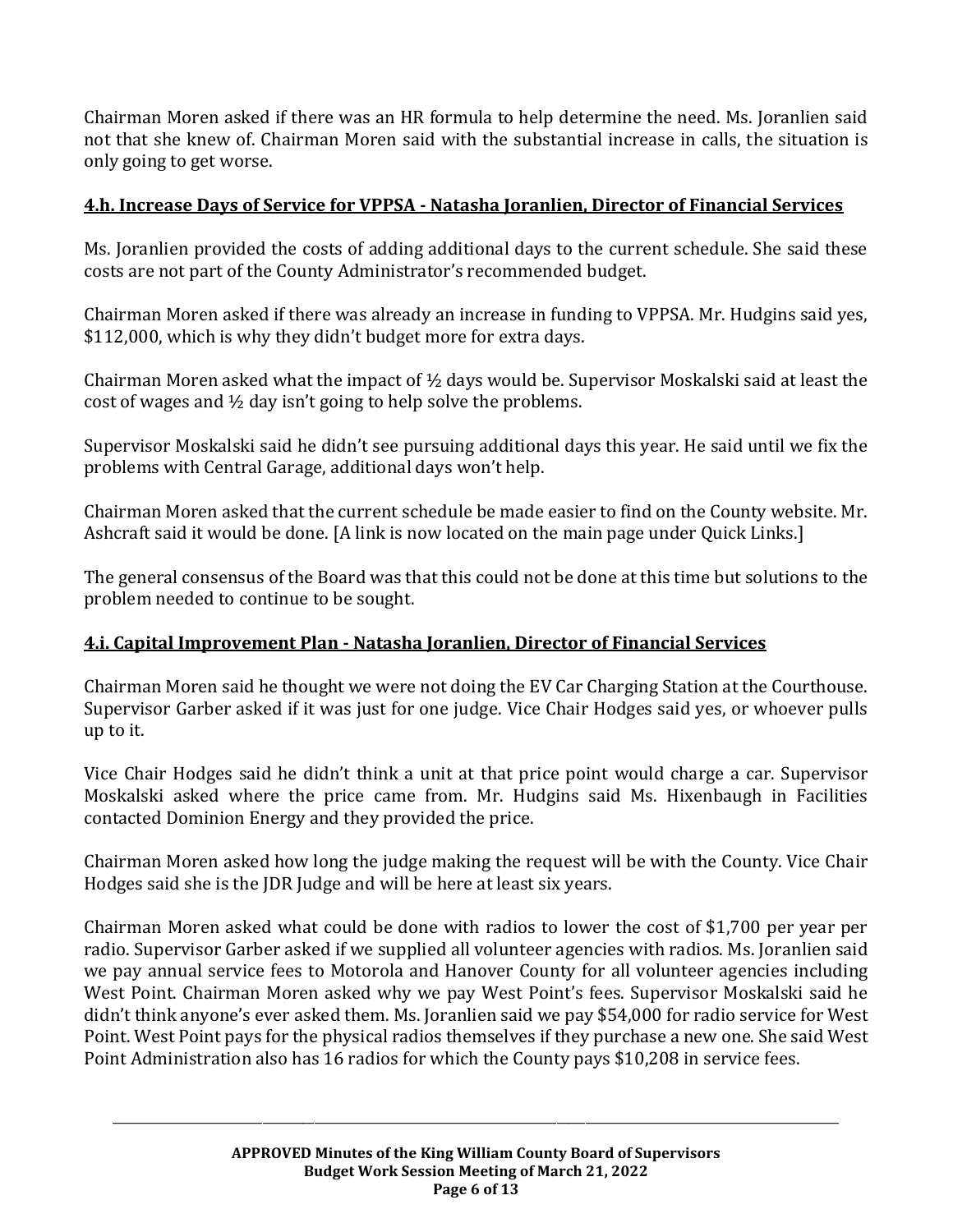Chairman Moren asked Mr. Ashcraft to address the issue with Mr. Edwards, West Point's Town Manager.

Chairman Moren asked if there was any way to look at alternate contracts. Mr. Hudgins said the amount paid to Hanover will be going down but the amount to Motorola will increase. Supervisor Moskalski said the radio system was federally mandated in the early 2010s. Originally, the Hanover option was less expensive than King & Queen, who uses Tate. He said if we switched, we'd have to buy all new radios.

Sheriff Walton said we are heavily invested in the Hanover system now and doesn't recommend a change.

Chairman Moren asked who the County's subject matter expert for the radio system is. Sheriff Walton said no one in the County was an expert but many are familiar with the history of the service and project. He said we're currently in Phase 2 of the project. Mr. Ashcraft said localities normally hire consultants and that consultant becomes your ally and voice. Chairman Moren said then you are at their mercy.

Mr. Ashcraft said a foliage test of the new tower system will take place in May and we should see the system go online sometime in late June, early July.

Vice Chair Hodges asked how it affects the County if other counties don't support Bay Transit. Supervisor Moskalski said he thinks it affects only the non-participating County's routes, not ours. Ms. Joranlien said that is a good question which she'll add to the budget request document next year for all agencies – how it affects service if we don't fund an increase.

Supervisor Greenwood asked if taking things off would help. Ms. Joranlien said it doesn't help the General Fund but it could be used for other purposes if the Board wants to, like fuel.

Chairman Moren asked what the Regional Airport does for King William County. Mr. Hudgins said we are party to an agreement with them. Supervisor Greenwood said we can't get out of it or we'll have to pay back what we owe which is \$300,000 or \$400,000. Supervisor Garber asked if the \$30,000 we pay annually apply to that debt. Vice Chair Hodges said he thinks it goes towards operational expenses. He said he thinks we have to pay to get out of the agreement. Supervisor Greenwood said he thinks all the other counties have to agree to let one county out of the agreement as well.

Chairman Moren said to get the records from the Airport Manager. Mr. Ashcraft said Mr. Edwards said the mill doesn't use the airport as much anymore. He and Mr. Hudgins are trying to arrange a meeting with the new Airport Manager now.

## **4.j. Contributions to Volunteer Fire Departments – Natasha Joranlien, Director of Financial Services**

Ms. Joranlien outlined the contributions to Volunteer Fire Departments: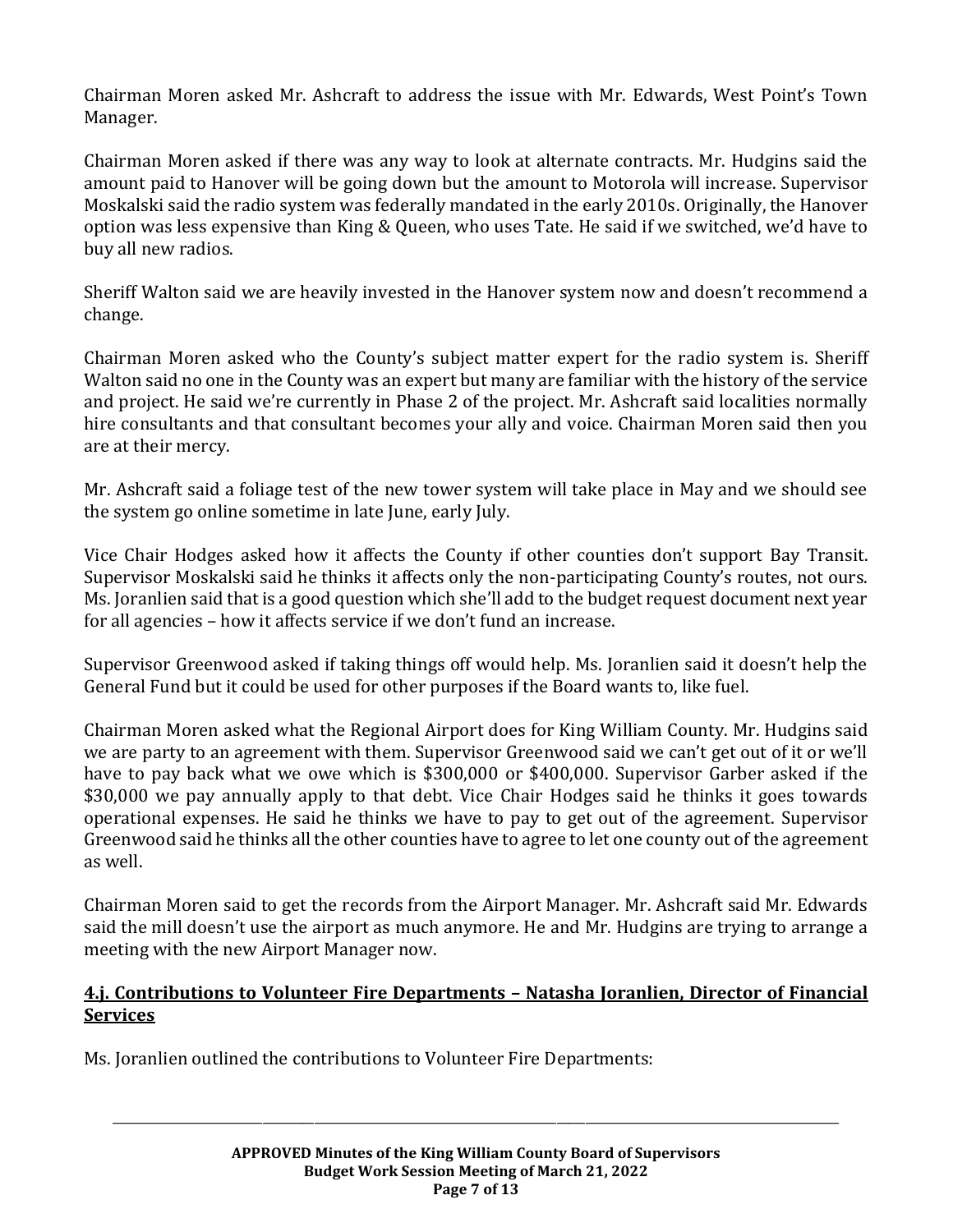| Mangohick receives:  | \$39,342  | Radios            |
|----------------------|-----------|-------------------|
|                      | 30,000    | Capital           |
|                      | 3,480     | <b>LODA</b>       |
|                      | 94,977    | <u>Operations</u> |
|                      | \$167,799 | Total             |
| Walkerton receives:  | \$25,522  | Radios            |
|                      | 0         | Capital           |
|                      | 0         | <b>LODA</b>       |
|                      | 39,320    | <b>Operations</b> |
|                      | \$64,842  | Total             |
| West Point receives: | \$74,864  | Radios            |
|                      | 50,000    | Capital           |
|                      | 13,224    | <b>LODA</b>       |
|                      | 327,800   | <u>Operations</u> |
|                      | \$465,888 | Total             |

Chairman Moren asked why we have to pay LODA for Mangohick and West Point. Ms. Joranlien said it is state-mandated. Mr. Ashcraft said it's an unfunded mandate. Ms. Joranlien said it's based on the number of volunteers and/or part-time employees each organization has. Walkerton's LODA is paid by King & Queen County. Ms. Joranlien said it's based on the roster given to them by each organization's Chief. We have LODA on the Sheriff's Office and Fire & EMS as well. She said the County pays West Point's because they are non-profit.

Vice Chair Hodges asked what protection it provides. Ms. Joranlien said line of duty. Sheriff Walton said it provides a death benefit.

Ms. Joranlien said the Public Notice for the proposed budget and tax rates will be sent this week for publication on March 30th and April 6th in the Tidewater Review. The Public Hearing will be held April 11th.

Mr. Ashcraft said the Board has until June  $30<sup>th</sup>$  to adopt the budget and urged them to take their time, look it over, and bring forth any additional questions.

#### **Agenda Item 5. BOARD OF SUPERVISORS' REQUESTS**

Supervisor Greenwood said he wants to go over the budget. Everyone is assuming it's passed but it's not. He's not happy. He doesn't think we should do any staff increases, capital improvements, etc. He said to take another half-cent off the real estate rate from the schools. He said people are hurting and he doesn't think we should be putting money in the unassigned fund.

Supervisor Garber said there should be no new positions funded and no \$200,000 given to the schools. He said we are at 7.8% inflation and people are suffering.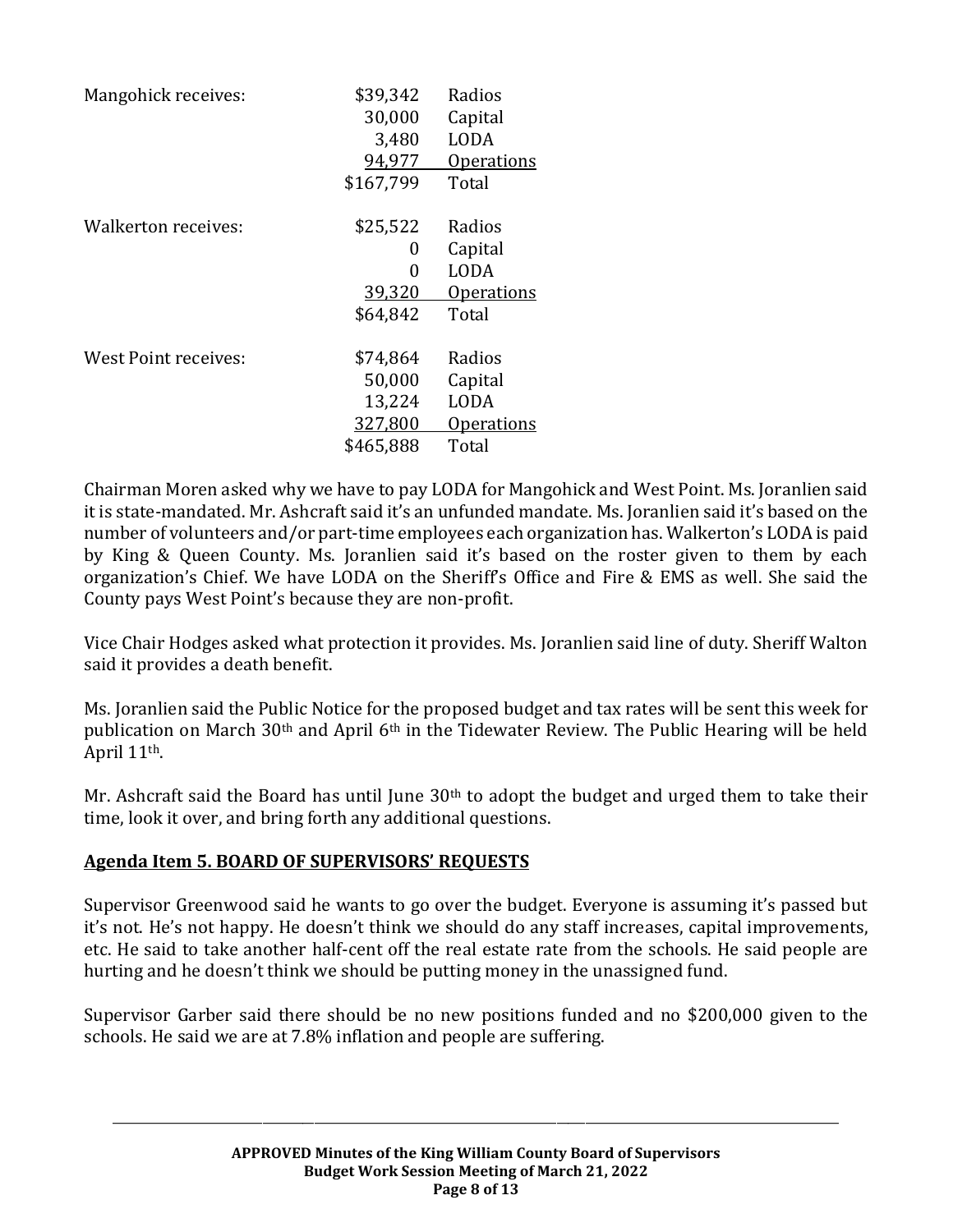Chairman Moren asked how many position requests were made that were not in the recommended budget. Mr. Ashcraft said three – IT, Parks & Rec, and the Animal Shelter.

Supervisor Moskalski said if others had issues they wanted to discuss, they need to put them on the table so they can be discussed. He said there is no doubt that the Board wants to help people but you don't alleviate suffering by imposing suffering on others and forcing cuts in departments. He thinks taking another penny off the schools is discussable. He said expecting one person to handle all HR needs is not good and the Dispatchers are needed. He said the personal property tax issue and possible reduction options that are already known are helpful.

Chairman Moren said Board members should bring concrete ideas to the meeting on March 28th.

Supervisor Greenwood said he'd like to look at a penny off the schools instead of a half-cent.

Supervisor Moskalski said the schools need to know about this discussion.

Vice Chair Hodges said he's good with doing something with personal property tax. He said people tell him a penny isn't helping; five cents would help.

Supervisor Garber said a penny helps people who are suffering. Washington DC is telling people to bite the bullet and work together. Supervisor Moskalski said he wants to know when small localities will stop being made to bear the brunt of cuts.

Chairman Moren said for Board members to come back Monday with exercises for discussion and staff with projections as discussed.

## **Agenda Item 6. CLOSED MEETING**

#### **6.a. Motion to Convene Closed Meeting**

Vice Chair Hodges made a motion to convene in Closed Meeting in accordance with Section 2.2-3711 (A)(7) of the Code of Virginia to consult with legal counsel, consultants, and/or staff on a matter of probable litigation in which the County may become involved because discussion in an open meeting may adversely affect the litigation position or negotiating strategy of the Board. Supervisor Moskalski seconded the motion. The Chairman called for any discussion. The members were polled:

| Supervisor, 4th District: C. Stewart Garber, Jr.         | Aye |
|----------------------------------------------------------|-----|
| Supervisor, 2nd District: Travis J. Moskalski            | Aye |
| Supervisor, 3rd District: Stephen K. Greenwood           | Aye |
| Supervisor, 1st District: William L. Hodges - Vice Chair | Ave |
| Supervisor, 5th District: Edwin H. Moren, Jr. - Chairman | Aye |

#### **6.b. Motion to Reconvene in Open Session**

Supervisor Moskalski made a motion to reconvene in Open Session. Supervisor Greenwood seconded the motion. The Chairman called for any discussion. The members were polled: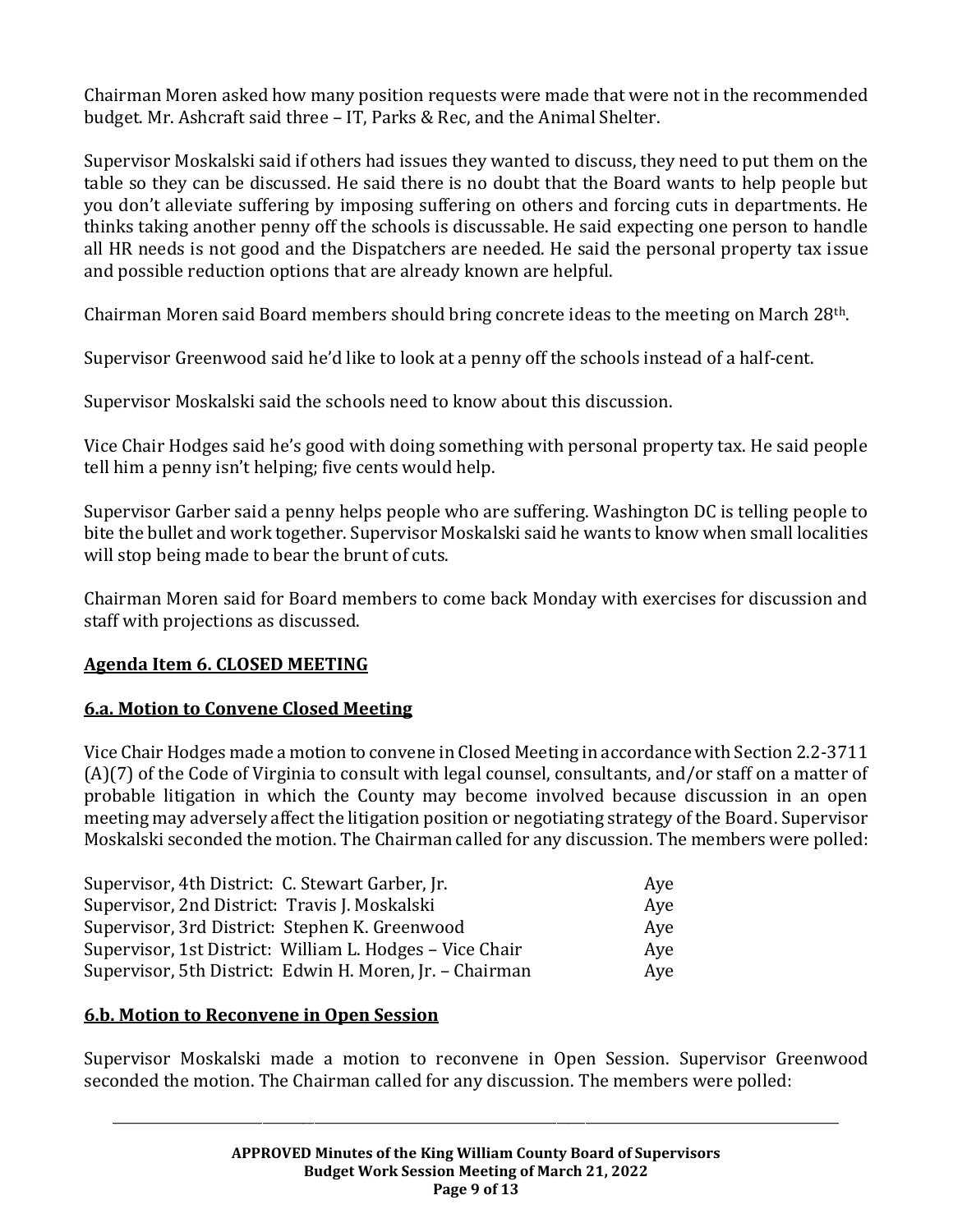| Supervisor, 2nd District: Travis J. Moskalski            | Ave |
|----------------------------------------------------------|-----|
| Supervisor, 3rd District: Stephen K. Greenwood           | Aye |
| Supervisor, 1st District: William L. Hodges - Vice Chair | Ave |
| Supervisor, 4th District: C. Stewart Garber, Jr.         | Aye |
| Supervisor, 5th District: Edwin H. Moren, Jr. - Chairman | Aye |

#### **6.c. Certification of Closed Meeting**

Vice Chair Hodges moved for adoption of Standing Resolution 1 (SR-1) in accordance with Section 2.2-3712 (D) of the Code of Virginia, 1950, as amended; the motion was seconded by Supervisor Moskalski. The Chairman called for any discussion. The members were polled:

| Supervisor, 3rd District: Stephen K. Greenwood           | Ave |
|----------------------------------------------------------|-----|
| Supervisor, 1st District: William L. Hodges - Vice Chair | Ave |
| Supervisor, 4th District: C. Stewart Garber, Jr.         | Ave |
| Supervisor, 2nd District: Travis J. Moskalski            | Ave |
| Supervisor, 5th District: Edwin H. Moren, Jr. - Chairman | Aye |

#### **STANDING RESOLUTION – 1 (SR-1) A RESOLUTION TO CERTIFY COMPLIANCE WITH THE FREEDOM OF INFORMATION ACT REGARDING MEETING IN CLOSED MEETING**

**WHEREAS,** the King William County Board of Supervisors has convened a closed meeting on this date pursuant to an affirmative recorded vote, and in accordance with the provisions of the Virginia Freedom of Information Act; and,

**WHEREAS,** Section 2.2-3712 (D) of the Code of Virginia requires a certification by the King William County Board of Supervisors that such closed meeting was conducted in conformity with Virginia law,

**NOW, THEREFORE, BE IT RESOLVED** that the King William County Board of Supervisors on this 21st day of March, 2022, hereby certifies that, to the best of each member's knowledge:

- 1. Only public business matters lawfully exempted from open meeting requirements under the Freedom of Information Act were heard, discussed, or considered in the closed meeting to which this certification resolution applies, by the King William County Board of Supervisors.
- 2. Only such public business matters as were identified in the motion convening the closed meeting were heard, discussed, or considered by the King William County Board of Supervisors.

**DONE** this the 21st day of March, 2022.

#### **Agenda Item 6. ADJOURN OR RECESS**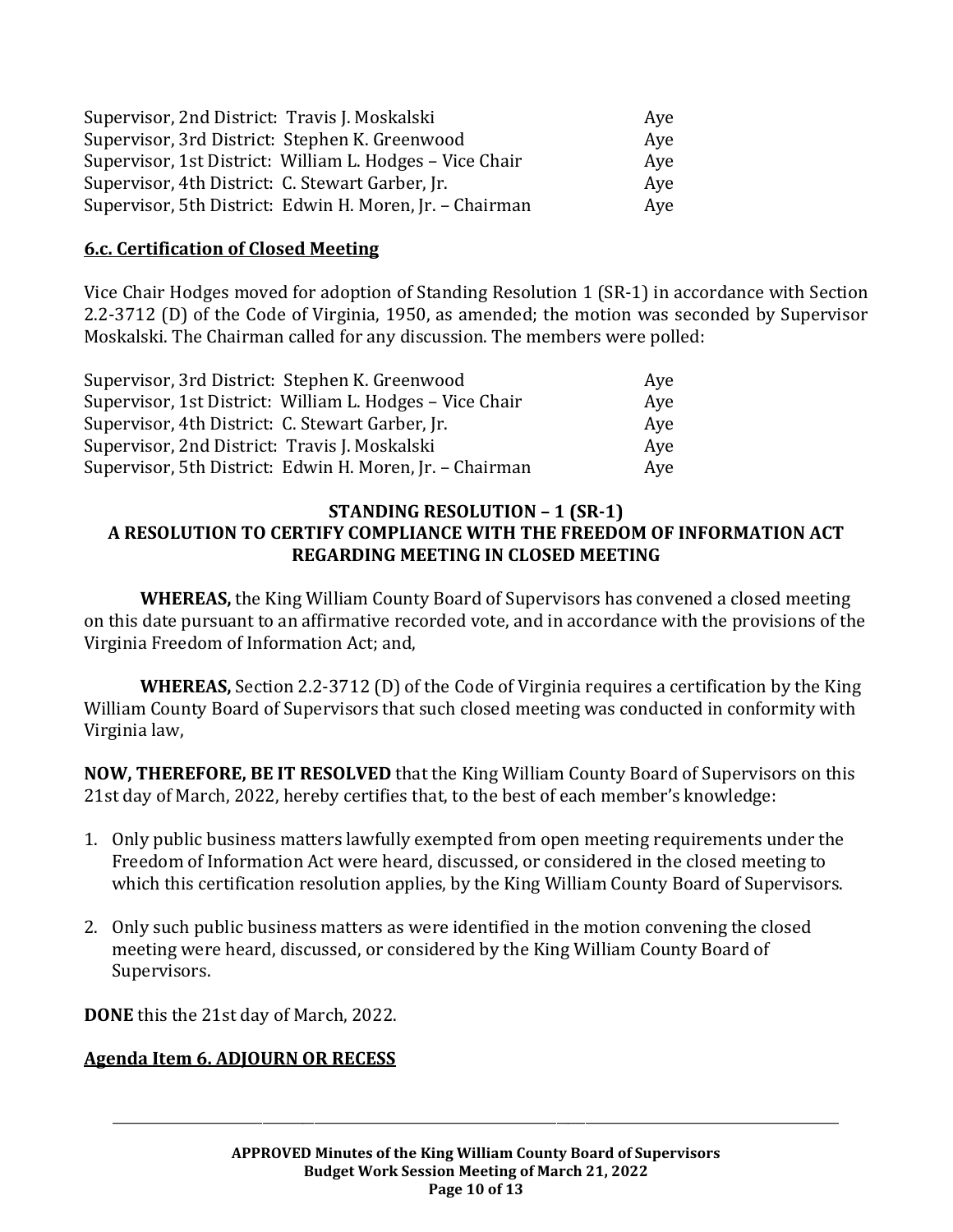Supervisor Greenwood made a motion to adjourn the meeting; seconded by Supervisor Garber. The Chairman called for any discussion. The members were polled:

| Supervisor, 1st District: William L. Hodges - Vice Chair | Ave |
|----------------------------------------------------------|-----|
| Supervisor, 4th District: C. Stewart Garber, Jr.         | Aye |
| Supervisor, 2nd District: Travis J. Moskalski            | Aye |
| Supervisor, 3rd District: Stephen K. Greenwood           | Ave |
| Supervisor, 5th District: Edwin H. Moren, Jr. - Chairman | Aye |

COPY TESTE:

Edwin H. Moren, Jr., Chairman Christine H. Branch

Board of Supervisors Deputy Clerk to the Board of Supervisors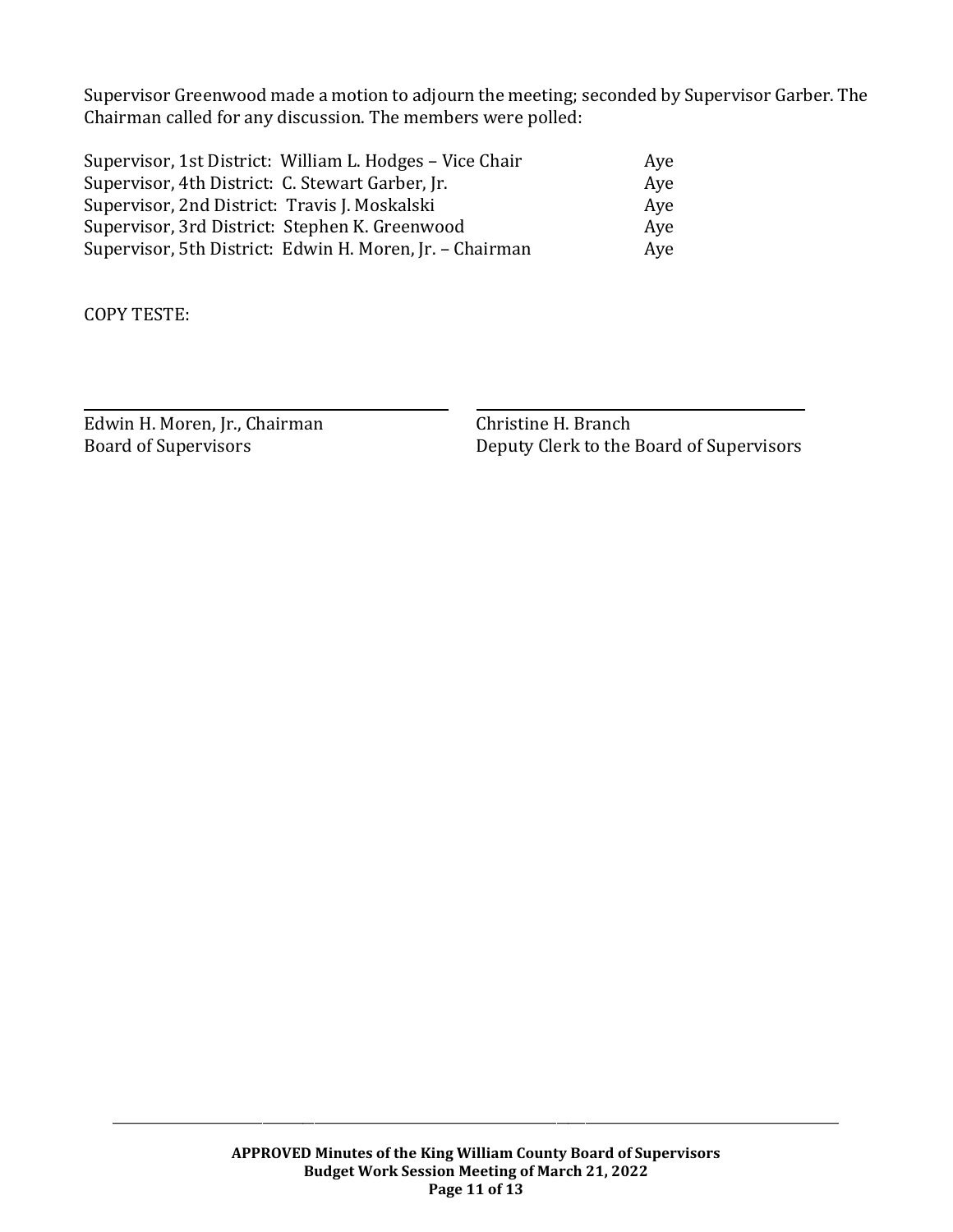# **2022 Personal Property Values**

- From 2020 to 2021, the values of used vehicles increased by 14%.
- From 2020 to 2021 in King William, the average value of all motorcycles, cars, trucks and vans increased by \$797 to \$8,051, an 11% increase.
- 808 vehicles were added to the tax rolls in 2021
- In 2021, the tax assessed on cars, trucks, vans & motorcycles increased 15% by \$713,308
- From 2021 to 2022, JD Powers predicts values of used vehicles to increase 39%.
- JD Power reported that 95% of vehicles will see an increase in assessed value.
- Nationwide in 2020, the average value for a used car was \$23K.
- In November 2021, the average price of a used car in the United States increased to \$29,000. This is significantly greater than the KW average.
- Cars experienced a greater increase in values ranging from a 40-57% and truck values increased 28-33% on average.
- There are 3,913 more trucks than cars in the County.

The \$1.2m KW receives from the State for PPTRA will remain the same. The PPTRA discount is only applied to the first \$20,000 in value for vehicles that qualify. Business vehicles are not eligible to receive the PPTRA discount. In 2022, the KW PPTRA will decrease from 27.7%.

Being conservative, if one assumes a 20% increase in assessed values and a 22% PPTRA, an individual with a \$15,000 car will see the value increase to \$18,000. At the same \$3.65/100 tax rate, the individual's PP taxes will increase from \$395.84 to \$512.46. An increase of \$116.62. Imagine the hardship caused to a family with two cars.